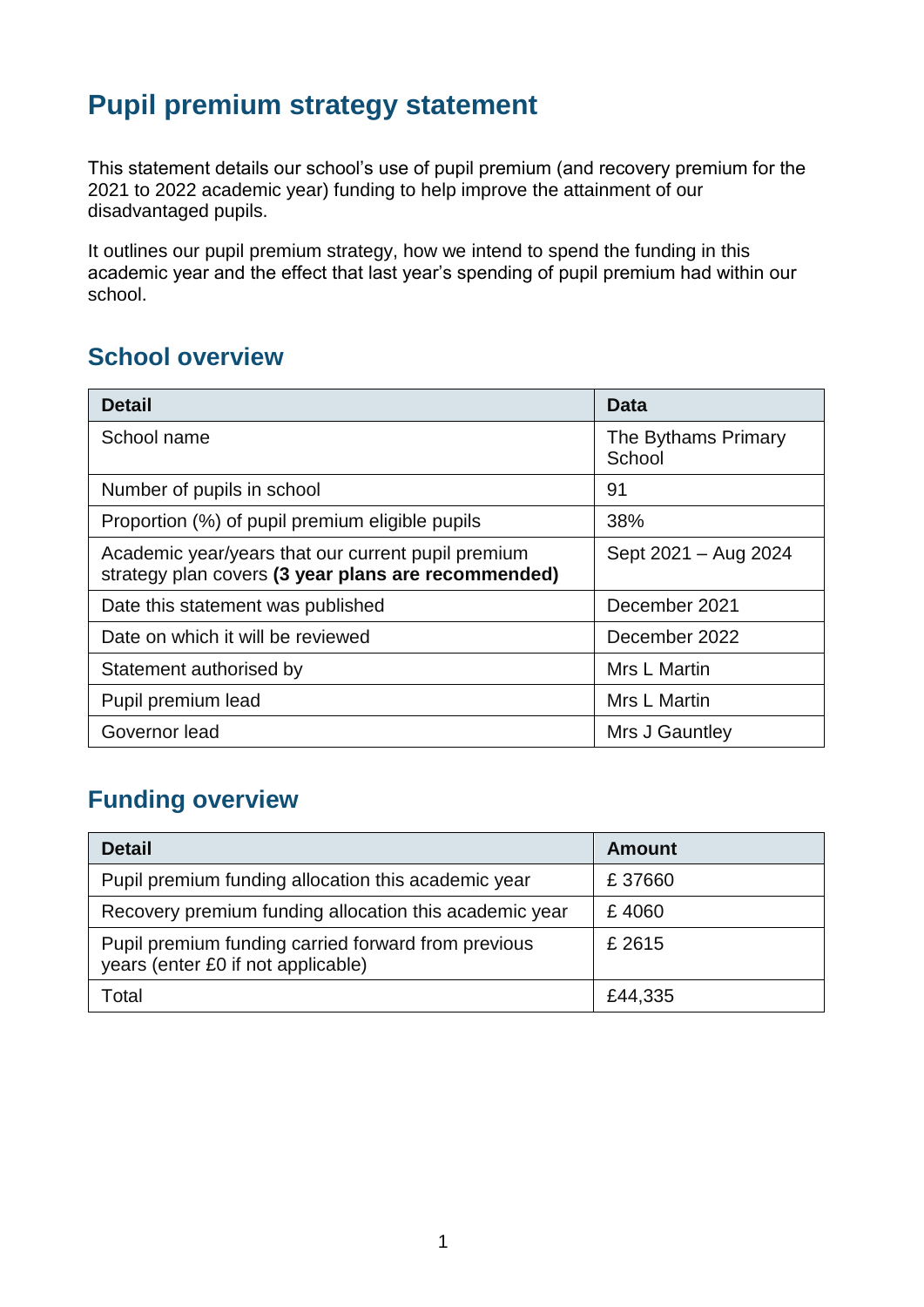# **Part A: Pupil premium strategy plan**

#### **Statement of intent**

#### At The Bythams we:

- Provide a safe, stimulating, exciting and challenging learning environment which promotes creativity and a curiosity of the wider world.
- Encourage children to be confident, independent lifelong learners.
- Encourage children to have a positive view of their own self-worth, enabling them to feel secure and valued as individuals within the school community.
- Provide an inspiring, challenging environment for ALL children so that they become highly motivated learners.
- Develop an ethos of support, challenge and encouragement to succeed.
- Develop the whole child, nurturing and extending their spiritual, moral, social and cultural understanding.
- Teach children a sense of responsibility showing respect for others and the environment.
- Provide equal opportunities for ALL children.

We have high expectations for all pupils in our school, and believe that with great teaching, effective engagement with parents and a personalised approach to meet children's individual needs, every child can fulfil their individual potential, both academically and socially. In order to do this, we engage in a range of strategies to issue challenge at an appropriate level and provide support to overcome barriers to learning.

We provide a rich and varied curriculum, which makes an exceptional contribution to pupils' outcomes so that children are engaged and achieve well. Key interventions and approaches are adopted on a whole school level and are not only restricted to pupils eligible for the Pupil Premium. Some specific interventions and school initiatives have been made possible by allocating the Pupil Premium and/or catch-up funding. Our strategies target the individualised needs of our children in receipt of Pupil Premium, with the main aim being that these children do as well as their peers with similar starting points, who are not eligible for the Pupil Premium.

We are committed to ensuring that all of our disadvantaged pupils, including those who are able, gifted and talented, receive teaching which is at least good in every lesson and that disadvantaged children who have 'fallen behind' their peers with similar starting points, receive frequent intervention and daily support.

Funding is allocated within the school budget by financial year. The budget enables us to plan our intervention and support programme year on year, based on the needs of the current cohort of children in receipt of Pupil Premium funding. When making decisions about allocating our Pupil Premium Funding, we have analysed our cohorts and data thoroughly and have made use of a range of research, such as the Education Endowment Foundation reports.

Expenditure is reviewed, planned and implemented by academic year as shown within this strategy plan.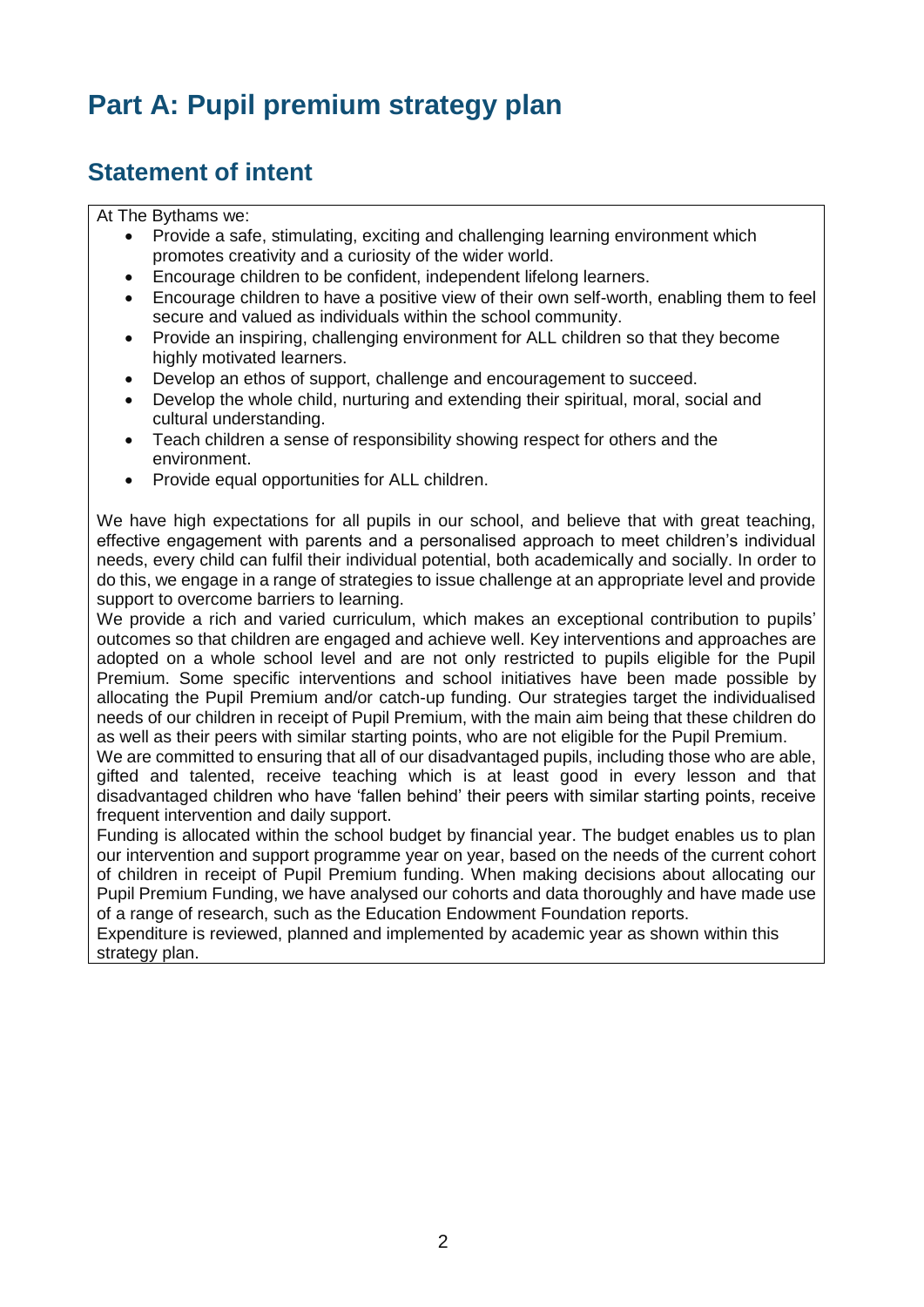# **Challenges**

This details the key challenges to achievement that we have identified among our disadvantaged pupils.

| <b>Challenge</b><br>number | <b>Detail of challenge</b>                                                                                                                                                                                                                                                                                                                                                                                                                                                                                                                                                                                                                  |
|----------------------------|---------------------------------------------------------------------------------------------------------------------------------------------------------------------------------------------------------------------------------------------------------------------------------------------------------------------------------------------------------------------------------------------------------------------------------------------------------------------------------------------------------------------------------------------------------------------------------------------------------------------------------------------|
| 1                          | Our attendance data over the last 3 years indicates that attendance among dis-<br>advantaged pupils has been between 3-6% lower than for non-disadvantaged<br>pupils.                                                                                                                                                                                                                                                                                                                                                                                                                                                                       |
|                            | Our assessments and observations indicate that absenteeism is negatively<br>impacting disadvantaged pupils' progress.                                                                                                                                                                                                                                                                                                                                                                                                                                                                                                                       |
| $\overline{2}$             | Our assessments and observations indicate that the education and wellbeing of<br>many of our disadvantaged pupils have been impacted by partial school clo-<br>sures to a greater extent than for other pupils. There are significant knowledge<br>gaps leading to pupils falling further behind age-related expectations across the<br>curriculum.<br>Teacher referrals for support have markedly increased during the pandemic. 28<br>pupils (17 of whom are disadvantaged) currently require additional support with<br>social and emotional needs, with a number of children receiving small group<br>intervention or 1:1 ELSA support. |
| 3                          | Assessments, observations, and discussions with pupils suggest disadvantaged<br>pupils generally have greater difficulties with phonics than their peers. This<br>negatively impacts on their development as readers.                                                                                                                                                                                                                                                                                                                                                                                                                       |
| 4                          | Some children have had limited life experiences, exacerbated by the lockdown<br>restrictions in place during the Covid Pandemic. Access to a range of extra-<br>curricular experiences and activities is somewhat limited due to the rural location<br>of the school community and limited transport options. By providing a rich and<br>wide variety of enrichment experiences, children broaden their knowledge of the<br>world around them, gaining a deeper understanding and developing a wider and<br>richer vocabulary. Providing such experiences also aids in raising aspirations.                                                 |
| 5                          | Parental engagement is variable and children don't always have support at<br>home to develop, for example, speech and language and early reading skills.                                                                                                                                                                                                                                                                                                                                                                                                                                                                                    |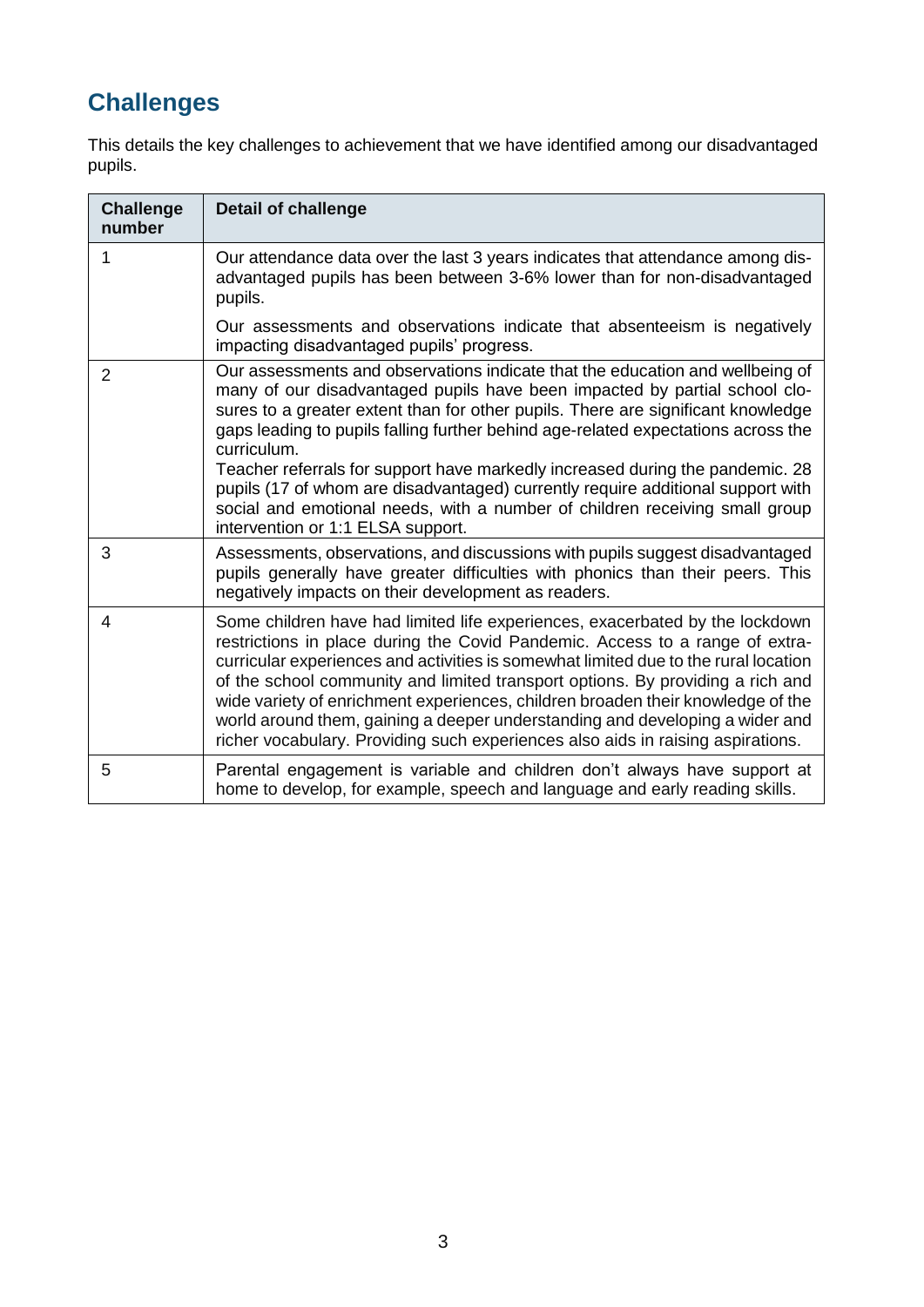### **Intended outcomes**

This explains the outcomes we are aiming for **by the end of our current strategy plan**, and how we will measure whether they have been achieved.

| <b>Intended outcome</b>                                                                    | <b>Success criteria</b>                                                                                                                                                              |  |
|--------------------------------------------------------------------------------------------|--------------------------------------------------------------------------------------------------------------------------------------------------------------------------------------|--|
| Improving and maintaining attendance                                                       | Data shows:                                                                                                                                                                          |  |
|                                                                                            | $\sqrt{\phantom{a}}$ Children who are eligible for the Pupil<br>Premium attend school at least as well other<br>children (no in-school gap).                                         |  |
|                                                                                            | √ Children eligible for the Pupil Premium<br>close the gap between their attendance and<br>the national attendance percentage for all<br>children.                                   |  |
|                                                                                            | $\sqrt{}$ There are significantly less Pupil Premium<br>children who are Persistent Absentees than<br>the percentage nationally.                                                     |  |
| Improving the attainment of                                                                | Records show:                                                                                                                                                                        |  |
| children, making at least expected<br>progress, who are eligible for Pupil Premium         | $\sqrt{\phantom{a}}$ Children have the opportunity to attend<br>breakfast club if it helps to support<br>attendance and a punctual start to the<br>school day.                       |  |
|                                                                                            | Pupil Progress data shows:                                                                                                                                                           |  |
|                                                                                            | $\sqrt{\phantom{a}}$ Children make at least expected progress                                                                                                                        |  |
|                                                                                            | √ Children eligible for the Pupil Premium<br>attain at least as well other children<br>(reducing the in-school gap).                                                                 |  |
|                                                                                            | √ Children eligible for the Pupil Premium<br>close the gap between their attainment and<br>the national attainment percentage for those<br>children NOT receiving the Pupil Premium. |  |
|                                                                                            | √ children who receive additional, teacher-<br>led tuition or intervention support attain at<br>least as well as their counterparts.                                                 |  |
| Improving the attainment of children, making                                               | Records show:                                                                                                                                                                        |  |
| at least expected progress, who are eligible<br>for Pupil Premium, in phonics and reading. | $\sqrt{}$ There is a reading culture that ensures all<br>pupils read regularly and develop a love of<br>books which is embedded throughout the<br>school community.                  |  |
|                                                                                            | $\sqrt{}$ Pupils read regularly at school and at<br>home. They have access to high quality<br>books for individual and guided reading.                                               |  |
|                                                                                            | √ Consistent implementation of excellent<br>practice and high expectations across the<br>school for reading.                                                                         |  |
|                                                                                            | $\sqrt{}$ Increased % of PP pupils are working at<br>ARE or above across the school in phonics<br>and reading                                                                        |  |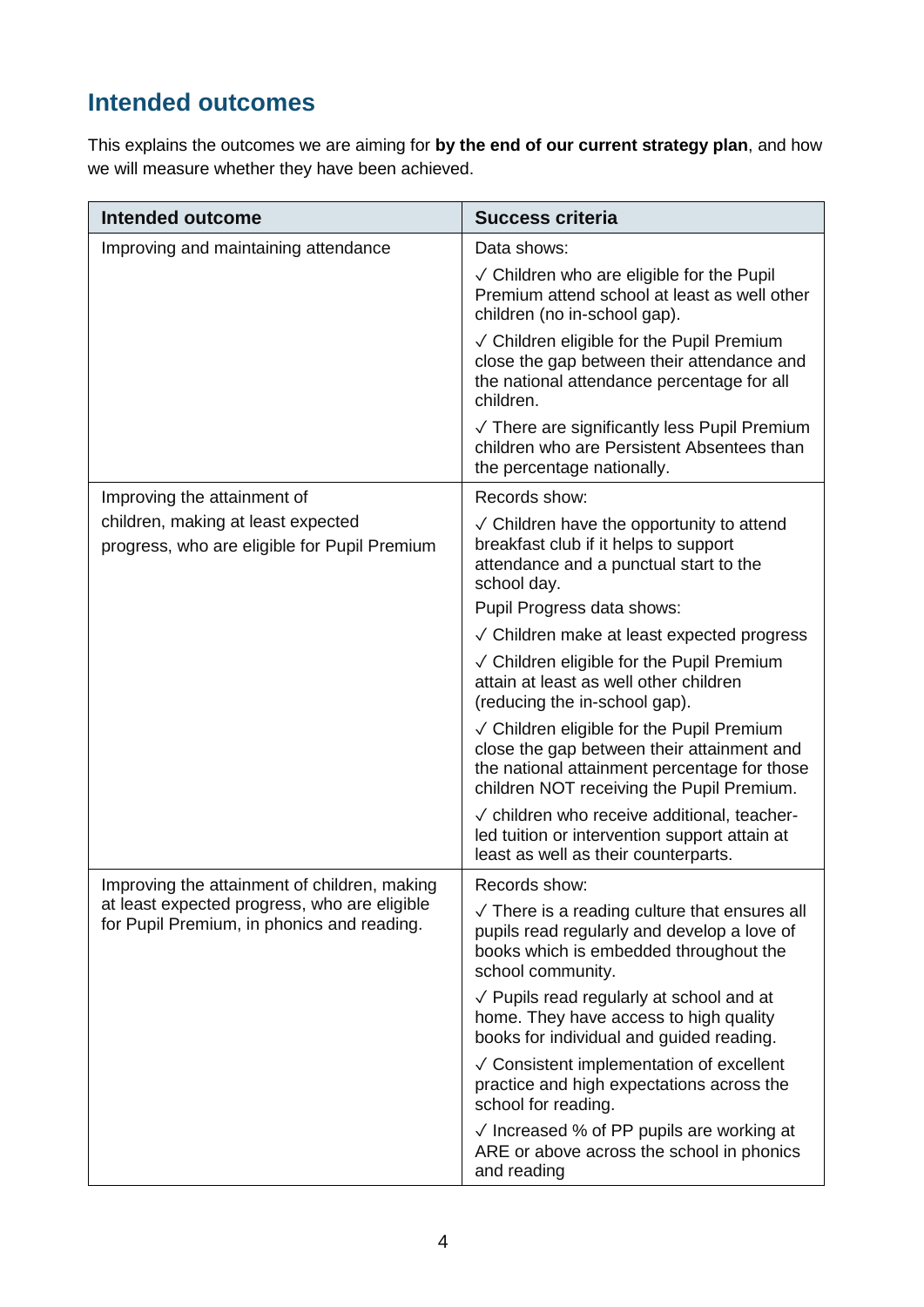|                                                                                                           | $\sqrt{\phantom{a}}$ All pupils are exposed to a wide range of<br>vocabulary throughout the curriculum.                                                                |
|-----------------------------------------------------------------------------------------------------------|------------------------------------------------------------------------------------------------------------------------------------------------------------------------|
|                                                                                                           | √ Targeted pupils receive additional<br>speech and language therapy and<br>intervention, using programmes such as<br>NELI and through SALT services through<br>the LA. |
| Providing nurture, emotional and wellbeing                                                                | Records show:                                                                                                                                                          |
| support to ensure that children are ready to<br>learn and demonstrate positive behaviours to<br>learning. | √ Identified children have received<br>additional support e.g. ELSA time, a<br>personal support plan, positive play or Lego<br>Therapy sessions with support staff     |
|                                                                                                           | $\sqrt{}$ Pupil and parent questionnaires will show                                                                                                                    |
|                                                                                                           | that parents and children of disadvantaged                                                                                                                             |
|                                                                                                           | families feel supported and additional                                                                                                                                 |
|                                                                                                           | barriers alleviated where possible.                                                                                                                                    |
| Widening experiences and extending                                                                        | Records show:                                                                                                                                                          |
| opportunities                                                                                             | $\sqrt{\phantom{a}}$ Children have many opportunities<br>throughout their education to widen their life<br>experiences.                                                |
|                                                                                                           | √ We aim for all children to undertake at<br>least 3 visits/experiences per year.                                                                                      |
|                                                                                                           | $\sqrt{ }$ We offer a wide range of after-school<br>clubs which are free of charge.                                                                                    |
|                                                                                                           | √ Children's language is enriched by their<br>experiences.                                                                                                             |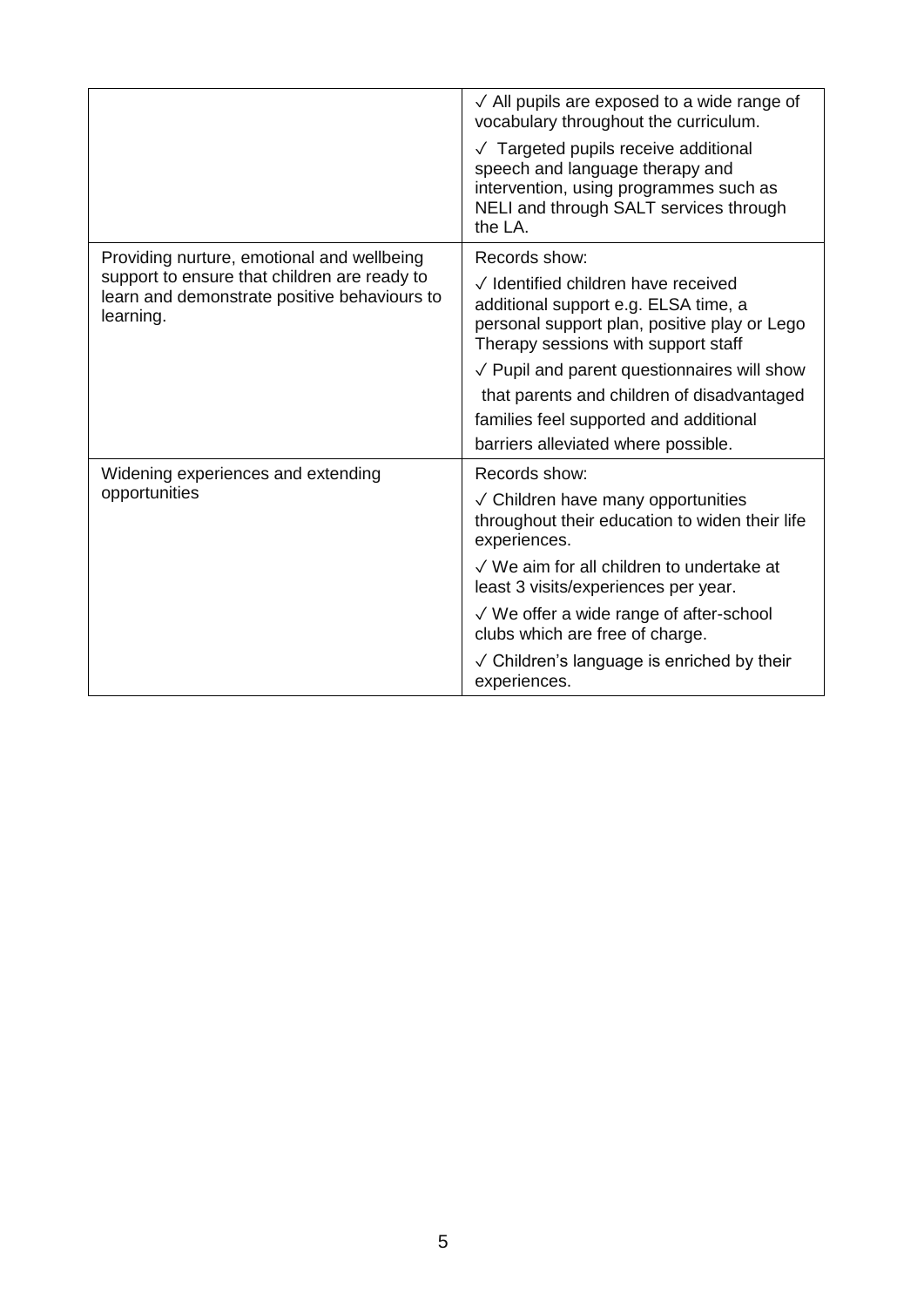### **Activity in this academic year**

This details how we intend to spend our pupil premium (and recovery premium funding) **this academic year** to address the challenges listed above.

### **Teaching (for example, CPD, recruitment and retention)**

Budgeted cost: £39,095

| <b>Activity</b>                                                                                                        | Evidence that supports this approach                                                                                                                                                                                                                                                                                                                                                                                                                                                                                                                                                                                                                                                                                                                                                                                                                                                                                                                                                                                                                                     | <b>Challenge</b><br>number(s)<br>addressed |
|------------------------------------------------------------------------------------------------------------------------|--------------------------------------------------------------------------------------------------------------------------------------------------------------------------------------------------------------------------------------------------------------------------------------------------------------------------------------------------------------------------------------------------------------------------------------------------------------------------------------------------------------------------------------------------------------------------------------------------------------------------------------------------------------------------------------------------------------------------------------------------------------------------------------------------------------------------------------------------------------------------------------------------------------------------------------------------------------------------------------------------------------------------------------------------------------------------|--------------------------------------------|
| CPD-RWI<br><b>Phonics Scheme</b><br>Training for all staff<br>£3475 $-$ training<br>and online<br>subscription         | One-to-one tutoring catches children before they fall<br>so all children learn to read the first time they are<br>taught. It prevents the need for any later<br>intervention.<br>Although children are placed into<br>homogeneous groups, the 'lowest' attaining groups<br>have the widest variety of needs and are therefore<br>the least homogeneous group of all. In order that<br>these children can receive the same carefully<br>targeted RWI teaching as<br>all the other groups of children, some may need<br>one-to-one tutoring for 10 to 20 minutes a day - on<br>top of their group session in the morning.<br>Children practise the same Speed Sounds and read<br>the same Ditty/Storybook that they<br>have been taught during the morning RWI group<br>session.<br>One-to-one tutoring is introduced as soon as a child<br>cannot make good progress in the 'lowest' attaining<br>group. Children making progress in this group might<br>not need tutoring. Vulnerable<br>children in Reception receive tutoring as soon as<br>they start Read Write Inc. | 2, 3, 5                                    |
| Books and<br>Phonics<br>Resources £700<br>for academic<br>year 21/22 with<br>a total spend<br>over 3 years of<br>£3000 | Children have limited access to high quality books<br>and resources outside of school. Reading scheme<br>needs to show fidelity to phonics scheme so that<br>children can be confident and read texts fluently.                                                                                                                                                                                                                                                                                                                                                                                                                                                                                                                                                                                                                                                                                                                                                                                                                                                          | 2, 3, 5                                    |
| <b>Additional TA</b><br>support in each<br>class group<br>£34420                                                       | As the size of a class or teaching group gets<br>smaller it is suggested that the range of<br>approaches a teacher can employ and the amount<br>of attention each child will receive will increase,<br>improving outcomes for children. Teaching<br>Assistants allow for cohorts to be split into smaller<br>groups to ensure children receive appropriate<br>levels of support.                                                                                                                                                                                                                                                                                                                                                                                                                                                                                                                                                                                                                                                                                         | 2, 3, 5                                    |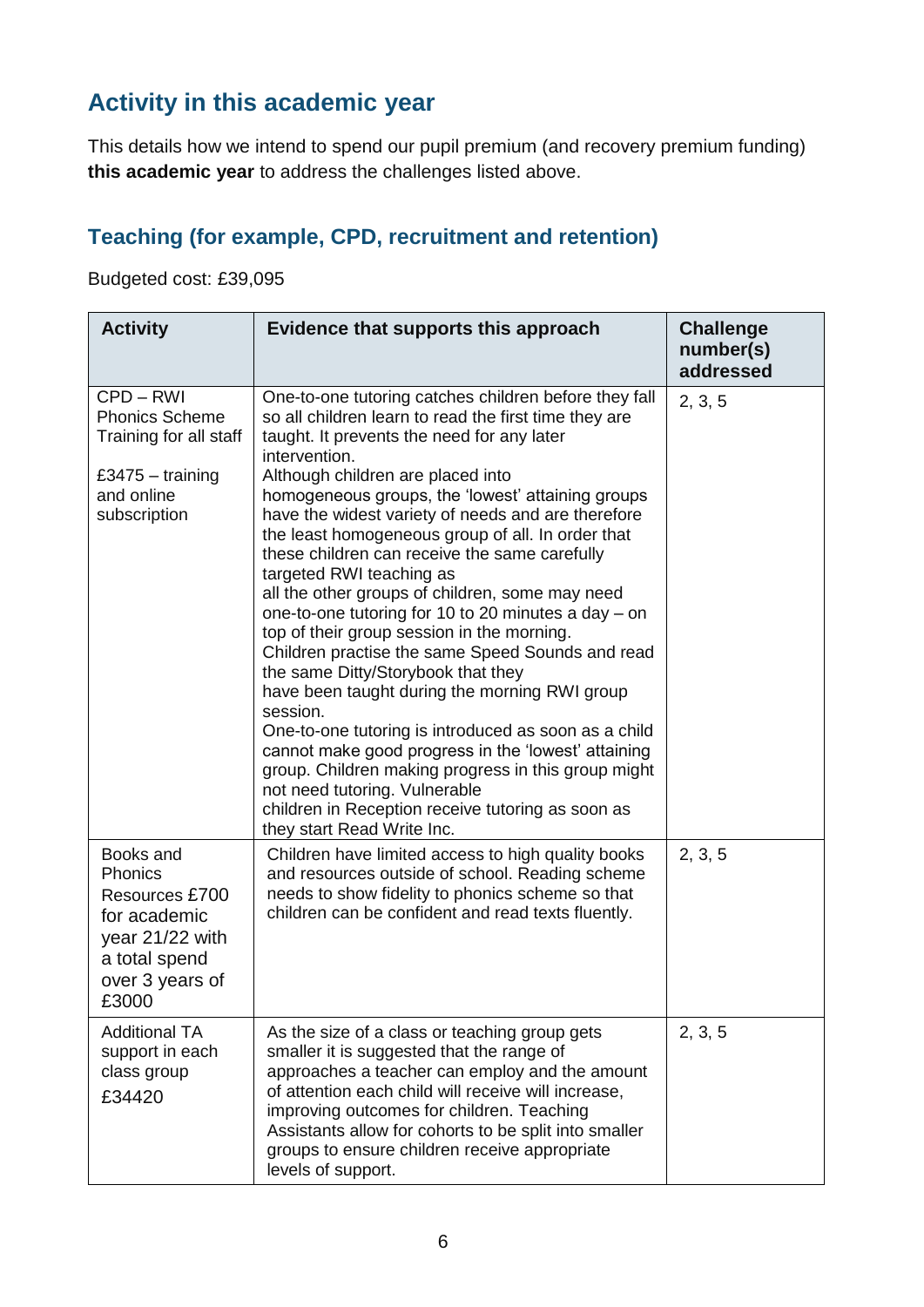| enable them to<br><b>Play Therapy Course   Online Training &amp;</b><br>support children's<br>earning Diploma (centreofexcellence.com)<br><b>SEMH</b><br>The purpose of play therapy is to help children who<br>development<br>have some kind of social and emotional skills<br>missing, learn the adaptive behaviours that are<br>£500<br>needed to survive socially in today's world.<br>Furthermore, this therapy technique can also be<br>used to provide children with insight about the<br>problems that they are facing and help them in<br>finding various solutions to these problems. Play<br>therapy is also known to promote cognitive<br>development within the minds of children.<br>In most cases, it is hoped that children will, as a<br>result of play therapy, learn the different ways in<br>which they can communicate with other people and<br>express their feelings. Furthermore, the therapy<br>technique is also designed to help children in<br>modifying or correcting their behaviour, learn<br>various problem-solving skills that are essential at<br>their stage of development and help them learn<br>how they can and should relate to other people.<br>Lego Therapy<br>https://courses.bluchildrensclub.co.uk/courses/lego-<br>bricks-based-therapy-training-for-professionals<br>Lego®-Based Therapy was developed by Dr Dan<br>LeGoff around 15 years ago, after he observed<br>how two children in his Autistic Spectrum Condition<br>(ASC) clinic began spontaneously interacting<br>whilst playing with Lego®. It seemed that the<br>structured play and shared goal were supportive<br>for these children to interact socially. There have<br>been a number of published research articles<br>pertaining to Lego®-Based Therapy, many of<br>which have found significant improvements in<br>areas of: Sustaining social interactions, Initiating<br>conversation, Reduction of rigidity and "aloofness",<br>Measures of maladaptive autism-specific social<br>behaviours.<br>The majority of the published research has<br>focused on children who have been diagnosed<br>with ASC, however many Lego®-Based Therapy<br>groups running in schools will include pupils who<br>may have social communication difficulties for a<br>wide range of reasons. Anecdotally, more and<br>more schools are identifying pupils who may<br>benefit from Lego®-Based Therapy due to social,<br>emotional and mental health needs. The<br>structured, low pressure environment of Lego®-<br>Based Therapy could create a much needed "time"<br>out" for students with high levels of anxiety, and |                  |              |      |
|-------------------------------------------------------------------------------------------------------------------------------------------------------------------------------------------------------------------------------------------------------------------------------------------------------------------------------------------------------------------------------------------------------------------------------------------------------------------------------------------------------------------------------------------------------------------------------------------------------------------------------------------------------------------------------------------------------------------------------------------------------------------------------------------------------------------------------------------------------------------------------------------------------------------------------------------------------------------------------------------------------------------------------------------------------------------------------------------------------------------------------------------------------------------------------------------------------------------------------------------------------------------------------------------------------------------------------------------------------------------------------------------------------------------------------------------------------------------------------------------------------------------------------------------------------------------------------------------------------------------------------------------------------------------------------------------------------------------------------------------------------------------------------------------------------------------------------------------------------------------------------------------------------------------------------------------------------------------------------------------------------------------------------------------------------------------------------------------------------------------------------------------------------------------------------------------------------------------------------------------------------------------------------------------------------------------------------------------------------------------------------------------------------------------------------------------------------------------------------------------------------------------------------------------------------------------------------------------------------------------------------|------------------|--------------|------|
|                                                                                                                                                                                                                                                                                                                                                                                                                                                                                                                                                                                                                                                                                                                                                                                                                                                                                                                                                                                                                                                                                                                                                                                                                                                                                                                                                                                                                                                                                                                                                                                                                                                                                                                                                                                                                                                                                                                                                                                                                                                                                                                                                                                                                                                                                                                                                                                                                                                                                                                                                                                                                               | CPD for staff to | Play therapy | 1, 2 |
|                                                                                                                                                                                                                                                                                                                                                                                                                                                                                                                                                                                                                                                                                                                                                                                                                                                                                                                                                                                                                                                                                                                                                                                                                                                                                                                                                                                                                                                                                                                                                                                                                                                                                                                                                                                                                                                                                                                                                                                                                                                                                                                                                                                                                                                                                                                                                                                                                                                                                                                                                                                                                               |                  |              |      |
|                                                                                                                                                                                                                                                                                                                                                                                                                                                                                                                                                                                                                                                                                                                                                                                                                                                                                                                                                                                                                                                                                                                                                                                                                                                                                                                                                                                                                                                                                                                                                                                                                                                                                                                                                                                                                                                                                                                                                                                                                                                                                                                                                                                                                                                                                                                                                                                                                                                                                                                                                                                                                               |                  |              |      |
|                                                                                                                                                                                                                                                                                                                                                                                                                                                                                                                                                                                                                                                                                                                                                                                                                                                                                                                                                                                                                                                                                                                                                                                                                                                                                                                                                                                                                                                                                                                                                                                                                                                                                                                                                                                                                                                                                                                                                                                                                                                                                                                                                                                                                                                                                                                                                                                                                                                                                                                                                                                                                               |                  |              |      |
|                                                                                                                                                                                                                                                                                                                                                                                                                                                                                                                                                                                                                                                                                                                                                                                                                                                                                                                                                                                                                                                                                                                                                                                                                                                                                                                                                                                                                                                                                                                                                                                                                                                                                                                                                                                                                                                                                                                                                                                                                                                                                                                                                                                                                                                                                                                                                                                                                                                                                                                                                                                                                               |                  |              |      |
|                                                                                                                                                                                                                                                                                                                                                                                                                                                                                                                                                                                                                                                                                                                                                                                                                                                                                                                                                                                                                                                                                                                                                                                                                                                                                                                                                                                                                                                                                                                                                                                                                                                                                                                                                                                                                                                                                                                                                                                                                                                                                                                                                                                                                                                                                                                                                                                                                                                                                                                                                                                                                               |                  |              |      |
|                                                                                                                                                                                                                                                                                                                                                                                                                                                                                                                                                                                                                                                                                                                                                                                                                                                                                                                                                                                                                                                                                                                                                                                                                                                                                                                                                                                                                                                                                                                                                                                                                                                                                                                                                                                                                                                                                                                                                                                                                                                                                                                                                                                                                                                                                                                                                                                                                                                                                                                                                                                                                               |                  |              |      |
|                                                                                                                                                                                                                                                                                                                                                                                                                                                                                                                                                                                                                                                                                                                                                                                                                                                                                                                                                                                                                                                                                                                                                                                                                                                                                                                                                                                                                                                                                                                                                                                                                                                                                                                                                                                                                                                                                                                                                                                                                                                                                                                                                                                                                                                                                                                                                                                                                                                                                                                                                                                                                               |                  |              |      |
|                                                                                                                                                                                                                                                                                                                                                                                                                                                                                                                                                                                                                                                                                                                                                                                                                                                                                                                                                                                                                                                                                                                                                                                                                                                                                                                                                                                                                                                                                                                                                                                                                                                                                                                                                                                                                                                                                                                                                                                                                                                                                                                                                                                                                                                                                                                                                                                                                                                                                                                                                                                                                               |                  |              |      |
|                                                                                                                                                                                                                                                                                                                                                                                                                                                                                                                                                                                                                                                                                                                                                                                                                                                                                                                                                                                                                                                                                                                                                                                                                                                                                                                                                                                                                                                                                                                                                                                                                                                                                                                                                                                                                                                                                                                                                                                                                                                                                                                                                                                                                                                                                                                                                                                                                                                                                                                                                                                                                               |                  |              |      |
|                                                                                                                                                                                                                                                                                                                                                                                                                                                                                                                                                                                                                                                                                                                                                                                                                                                                                                                                                                                                                                                                                                                                                                                                                                                                                                                                                                                                                                                                                                                                                                                                                                                                                                                                                                                                                                                                                                                                                                                                                                                                                                                                                                                                                                                                                                                                                                                                                                                                                                                                                                                                                               |                  |              |      |
|                                                                                                                                                                                                                                                                                                                                                                                                                                                                                                                                                                                                                                                                                                                                                                                                                                                                                                                                                                                                                                                                                                                                                                                                                                                                                                                                                                                                                                                                                                                                                                                                                                                                                                                                                                                                                                                                                                                                                                                                                                                                                                                                                                                                                                                                                                                                                                                                                                                                                                                                                                                                                               |                  |              |      |
|                                                                                                                                                                                                                                                                                                                                                                                                                                                                                                                                                                                                                                                                                                                                                                                                                                                                                                                                                                                                                                                                                                                                                                                                                                                                                                                                                                                                                                                                                                                                                                                                                                                                                                                                                                                                                                                                                                                                                                                                                                                                                                                                                                                                                                                                                                                                                                                                                                                                                                                                                                                                                               |                  |              |      |
|                                                                                                                                                                                                                                                                                                                                                                                                                                                                                                                                                                                                                                                                                                                                                                                                                                                                                                                                                                                                                                                                                                                                                                                                                                                                                                                                                                                                                                                                                                                                                                                                                                                                                                                                                                                                                                                                                                                                                                                                                                                                                                                                                                                                                                                                                                                                                                                                                                                                                                                                                                                                                               |                  |              |      |
|                                                                                                                                                                                                                                                                                                                                                                                                                                                                                                                                                                                                                                                                                                                                                                                                                                                                                                                                                                                                                                                                                                                                                                                                                                                                                                                                                                                                                                                                                                                                                                                                                                                                                                                                                                                                                                                                                                                                                                                                                                                                                                                                                                                                                                                                                                                                                                                                                                                                                                                                                                                                                               |                  |              |      |
|                                                                                                                                                                                                                                                                                                                                                                                                                                                                                                                                                                                                                                                                                                                                                                                                                                                                                                                                                                                                                                                                                                                                                                                                                                                                                                                                                                                                                                                                                                                                                                                                                                                                                                                                                                                                                                                                                                                                                                                                                                                                                                                                                                                                                                                                                                                                                                                                                                                                                                                                                                                                                               |                  |              |      |
|                                                                                                                                                                                                                                                                                                                                                                                                                                                                                                                                                                                                                                                                                                                                                                                                                                                                                                                                                                                                                                                                                                                                                                                                                                                                                                                                                                                                                                                                                                                                                                                                                                                                                                                                                                                                                                                                                                                                                                                                                                                                                                                                                                                                                                                                                                                                                                                                                                                                                                                                                                                                                               |                  |              |      |
|                                                                                                                                                                                                                                                                                                                                                                                                                                                                                                                                                                                                                                                                                                                                                                                                                                                                                                                                                                                                                                                                                                                                                                                                                                                                                                                                                                                                                                                                                                                                                                                                                                                                                                                                                                                                                                                                                                                                                                                                                                                                                                                                                                                                                                                                                                                                                                                                                                                                                                                                                                                                                               |                  |              |      |
|                                                                                                                                                                                                                                                                                                                                                                                                                                                                                                                                                                                                                                                                                                                                                                                                                                                                                                                                                                                                                                                                                                                                                                                                                                                                                                                                                                                                                                                                                                                                                                                                                                                                                                                                                                                                                                                                                                                                                                                                                                                                                                                                                                                                                                                                                                                                                                                                                                                                                                                                                                                                                               |                  |              |      |
|                                                                                                                                                                                                                                                                                                                                                                                                                                                                                                                                                                                                                                                                                                                                                                                                                                                                                                                                                                                                                                                                                                                                                                                                                                                                                                                                                                                                                                                                                                                                                                                                                                                                                                                                                                                                                                                                                                                                                                                                                                                                                                                                                                                                                                                                                                                                                                                                                                                                                                                                                                                                                               |                  |              |      |
|                                                                                                                                                                                                                                                                                                                                                                                                                                                                                                                                                                                                                                                                                                                                                                                                                                                                                                                                                                                                                                                                                                                                                                                                                                                                                                                                                                                                                                                                                                                                                                                                                                                                                                                                                                                                                                                                                                                                                                                                                                                                                                                                                                                                                                                                                                                                                                                                                                                                                                                                                                                                                               |                  |              |      |
|                                                                                                                                                                                                                                                                                                                                                                                                                                                                                                                                                                                                                                                                                                                                                                                                                                                                                                                                                                                                                                                                                                                                                                                                                                                                                                                                                                                                                                                                                                                                                                                                                                                                                                                                                                                                                                                                                                                                                                                                                                                                                                                                                                                                                                                                                                                                                                                                                                                                                                                                                                                                                               |                  |              |      |
|                                                                                                                                                                                                                                                                                                                                                                                                                                                                                                                                                                                                                                                                                                                                                                                                                                                                                                                                                                                                                                                                                                                                                                                                                                                                                                                                                                                                                                                                                                                                                                                                                                                                                                                                                                                                                                                                                                                                                                                                                                                                                                                                                                                                                                                                                                                                                                                                                                                                                                                                                                                                                               |                  |              |      |
|                                                                                                                                                                                                                                                                                                                                                                                                                                                                                                                                                                                                                                                                                                                                                                                                                                                                                                                                                                                                                                                                                                                                                                                                                                                                                                                                                                                                                                                                                                                                                                                                                                                                                                                                                                                                                                                                                                                                                                                                                                                                                                                                                                                                                                                                                                                                                                                                                                                                                                                                                                                                                               |                  |              |      |
|                                                                                                                                                                                                                                                                                                                                                                                                                                                                                                                                                                                                                                                                                                                                                                                                                                                                                                                                                                                                                                                                                                                                                                                                                                                                                                                                                                                                                                                                                                                                                                                                                                                                                                                                                                                                                                                                                                                                                                                                                                                                                                                                                                                                                                                                                                                                                                                                                                                                                                                                                                                                                               |                  |              |      |
|                                                                                                                                                                                                                                                                                                                                                                                                                                                                                                                                                                                                                                                                                                                                                                                                                                                                                                                                                                                                                                                                                                                                                                                                                                                                                                                                                                                                                                                                                                                                                                                                                                                                                                                                                                                                                                                                                                                                                                                                                                                                                                                                                                                                                                                                                                                                                                                                                                                                                                                                                                                                                               |                  |              |      |
|                                                                                                                                                                                                                                                                                                                                                                                                                                                                                                                                                                                                                                                                                                                                                                                                                                                                                                                                                                                                                                                                                                                                                                                                                                                                                                                                                                                                                                                                                                                                                                                                                                                                                                                                                                                                                                                                                                                                                                                                                                                                                                                                                                                                                                                                                                                                                                                                                                                                                                                                                                                                                               |                  |              |      |
|                                                                                                                                                                                                                                                                                                                                                                                                                                                                                                                                                                                                                                                                                                                                                                                                                                                                                                                                                                                                                                                                                                                                                                                                                                                                                                                                                                                                                                                                                                                                                                                                                                                                                                                                                                                                                                                                                                                                                                                                                                                                                                                                                                                                                                                                                                                                                                                                                                                                                                                                                                                                                               |                  |              |      |
|                                                                                                                                                                                                                                                                                                                                                                                                                                                                                                                                                                                                                                                                                                                                                                                                                                                                                                                                                                                                                                                                                                                                                                                                                                                                                                                                                                                                                                                                                                                                                                                                                                                                                                                                                                                                                                                                                                                                                                                                                                                                                                                                                                                                                                                                                                                                                                                                                                                                                                                                                                                                                               |                  |              |      |
|                                                                                                                                                                                                                                                                                                                                                                                                                                                                                                                                                                                                                                                                                                                                                                                                                                                                                                                                                                                                                                                                                                                                                                                                                                                                                                                                                                                                                                                                                                                                                                                                                                                                                                                                                                                                                                                                                                                                                                                                                                                                                                                                                                                                                                                                                                                                                                                                                                                                                                                                                                                                                               |                  |              |      |
|                                                                                                                                                                                                                                                                                                                                                                                                                                                                                                                                                                                                                                                                                                                                                                                                                                                                                                                                                                                                                                                                                                                                                                                                                                                                                                                                                                                                                                                                                                                                                                                                                                                                                                                                                                                                                                                                                                                                                                                                                                                                                                                                                                                                                                                                                                                                                                                                                                                                                                                                                                                                                               |                  |              |      |
|                                                                                                                                                                                                                                                                                                                                                                                                                                                                                                                                                                                                                                                                                                                                                                                                                                                                                                                                                                                                                                                                                                                                                                                                                                                                                                                                                                                                                                                                                                                                                                                                                                                                                                                                                                                                                                                                                                                                                                                                                                                                                                                                                                                                                                                                                                                                                                                                                                                                                                                                                                                                                               |                  |              |      |
|                                                                                                                                                                                                                                                                                                                                                                                                                                                                                                                                                                                                                                                                                                                                                                                                                                                                                                                                                                                                                                                                                                                                                                                                                                                                                                                                                                                                                                                                                                                                                                                                                                                                                                                                                                                                                                                                                                                                                                                                                                                                                                                                                                                                                                                                                                                                                                                                                                                                                                                                                                                                                               |                  |              |      |
|                                                                                                                                                                                                                                                                                                                                                                                                                                                                                                                                                                                                                                                                                                                                                                                                                                                                                                                                                                                                                                                                                                                                                                                                                                                                                                                                                                                                                                                                                                                                                                                                                                                                                                                                                                                                                                                                                                                                                                                                                                                                                                                                                                                                                                                                                                                                                                                                                                                                                                                                                                                                                               |                  |              |      |
|                                                                                                                                                                                                                                                                                                                                                                                                                                                                                                                                                                                                                                                                                                                                                                                                                                                                                                                                                                                                                                                                                                                                                                                                                                                                                                                                                                                                                                                                                                                                                                                                                                                                                                                                                                                                                                                                                                                                                                                                                                                                                                                                                                                                                                                                                                                                                                                                                                                                                                                                                                                                                               |                  |              |      |
|                                                                                                                                                                                                                                                                                                                                                                                                                                                                                                                                                                                                                                                                                                                                                                                                                                                                                                                                                                                                                                                                                                                                                                                                                                                                                                                                                                                                                                                                                                                                                                                                                                                                                                                                                                                                                                                                                                                                                                                                                                                                                                                                                                                                                                                                                                                                                                                                                                                                                                                                                                                                                               |                  |              |      |
|                                                                                                                                                                                                                                                                                                                                                                                                                                                                                                                                                                                                                                                                                                                                                                                                                                                                                                                                                                                                                                                                                                                                                                                                                                                                                                                                                                                                                                                                                                                                                                                                                                                                                                                                                                                                                                                                                                                                                                                                                                                                                                                                                                                                                                                                                                                                                                                                                                                                                                                                                                                                                               |                  |              |      |
|                                                                                                                                                                                                                                                                                                                                                                                                                                                                                                                                                                                                                                                                                                                                                                                                                                                                                                                                                                                                                                                                                                                                                                                                                                                                                                                                                                                                                                                                                                                                                                                                                                                                                                                                                                                                                                                                                                                                                                                                                                                                                                                                                                                                                                                                                                                                                                                                                                                                                                                                                                                                                               |                  |              |      |
|                                                                                                                                                                                                                                                                                                                                                                                                                                                                                                                                                                                                                                                                                                                                                                                                                                                                                                                                                                                                                                                                                                                                                                                                                                                                                                                                                                                                                                                                                                                                                                                                                                                                                                                                                                                                                                                                                                                                                                                                                                                                                                                                                                                                                                                                                                                                                                                                                                                                                                                                                                                                                               |                  |              |      |
|                                                                                                                                                                                                                                                                                                                                                                                                                                                                                                                                                                                                                                                                                                                                                                                                                                                                                                                                                                                                                                                                                                                                                                                                                                                                                                                                                                                                                                                                                                                                                                                                                                                                                                                                                                                                                                                                                                                                                                                                                                                                                                                                                                                                                                                                                                                                                                                                                                                                                                                                                                                                                               |                  |              |      |
|                                                                                                                                                                                                                                                                                                                                                                                                                                                                                                                                                                                                                                                                                                                                                                                                                                                                                                                                                                                                                                                                                                                                                                                                                                                                                                                                                                                                                                                                                                                                                                                                                                                                                                                                                                                                                                                                                                                                                                                                                                                                                                                                                                                                                                                                                                                                                                                                                                                                                                                                                                                                                               |                  |              |      |
|                                                                                                                                                                                                                                                                                                                                                                                                                                                                                                                                                                                                                                                                                                                                                                                                                                                                                                                                                                                                                                                                                                                                                                                                                                                                                                                                                                                                                                                                                                                                                                                                                                                                                                                                                                                                                                                                                                                                                                                                                                                                                                                                                                                                                                                                                                                                                                                                                                                                                                                                                                                                                               |                  |              |      |
|                                                                                                                                                                                                                                                                                                                                                                                                                                                                                                                                                                                                                                                                                                                                                                                                                                                                                                                                                                                                                                                                                                                                                                                                                                                                                                                                                                                                                                                                                                                                                                                                                                                                                                                                                                                                                                                                                                                                                                                                                                                                                                                                                                                                                                                                                                                                                                                                                                                                                                                                                                                                                               |                  |              |      |
|                                                                                                                                                                                                                                                                                                                                                                                                                                                                                                                                                                                                                                                                                                                                                                                                                                                                                                                                                                                                                                                                                                                                                                                                                                                                                                                                                                                                                                                                                                                                                                                                                                                                                                                                                                                                                                                                                                                                                                                                                                                                                                                                                                                                                                                                                                                                                                                                                                                                                                                                                                                                                               |                  |              |      |
|                                                                                                                                                                                                                                                                                                                                                                                                                                                                                                                                                                                                                                                                                                                                                                                                                                                                                                                                                                                                                                                                                                                                                                                                                                                                                                                                                                                                                                                                                                                                                                                                                                                                                                                                                                                                                                                                                                                                                                                                                                                                                                                                                                                                                                                                                                                                                                                                                                                                                                                                                                                                                               |                  |              |      |
|                                                                                                                                                                                                                                                                                                                                                                                                                                                                                                                                                                                                                                                                                                                                                                                                                                                                                                                                                                                                                                                                                                                                                                                                                                                                                                                                                                                                                                                                                                                                                                                                                                                                                                                                                                                                                                                                                                                                                                                                                                                                                                                                                                                                                                                                                                                                                                                                                                                                                                                                                                                                                               |                  |              |      |
|                                                                                                                                                                                                                                                                                                                                                                                                                                                                                                                                                                                                                                                                                                                                                                                                                                                                                                                                                                                                                                                                                                                                                                                                                                                                                                                                                                                                                                                                                                                                                                                                                                                                                                                                                                                                                                                                                                                                                                                                                                                                                                                                                                                                                                                                                                                                                                                                                                                                                                                                                                                                                               |                  |              |      |
|                                                                                                                                                                                                                                                                                                                                                                                                                                                                                                                                                                                                                                                                                                                                                                                                                                                                                                                                                                                                                                                                                                                                                                                                                                                                                                                                                                                                                                                                                                                                                                                                                                                                                                                                                                                                                                                                                                                                                                                                                                                                                                                                                                                                                                                                                                                                                                                                                                                                                                                                                                                                                               |                  |              |      |
| the opportunity to develop a relationship with a key<br>adult in this time can be very helpful for children                                                                                                                                                                                                                                                                                                                                                                                                                                                                                                                                                                                                                                                                                                                                                                                                                                                                                                                                                                                                                                                                                                                                                                                                                                                                                                                                                                                                                                                                                                                                                                                                                                                                                                                                                                                                                                                                                                                                                                                                                                                                                                                                                                                                                                                                                                                                                                                                                                                                                                                   |                  |              |      |
| and young people who are finding school difficult.                                                                                                                                                                                                                                                                                                                                                                                                                                                                                                                                                                                                                                                                                                                                                                                                                                                                                                                                                                                                                                                                                                                                                                                                                                                                                                                                                                                                                                                                                                                                                                                                                                                                                                                                                                                                                                                                                                                                                                                                                                                                                                                                                                                                                                                                                                                                                                                                                                                                                                                                                                            |                  |              |      |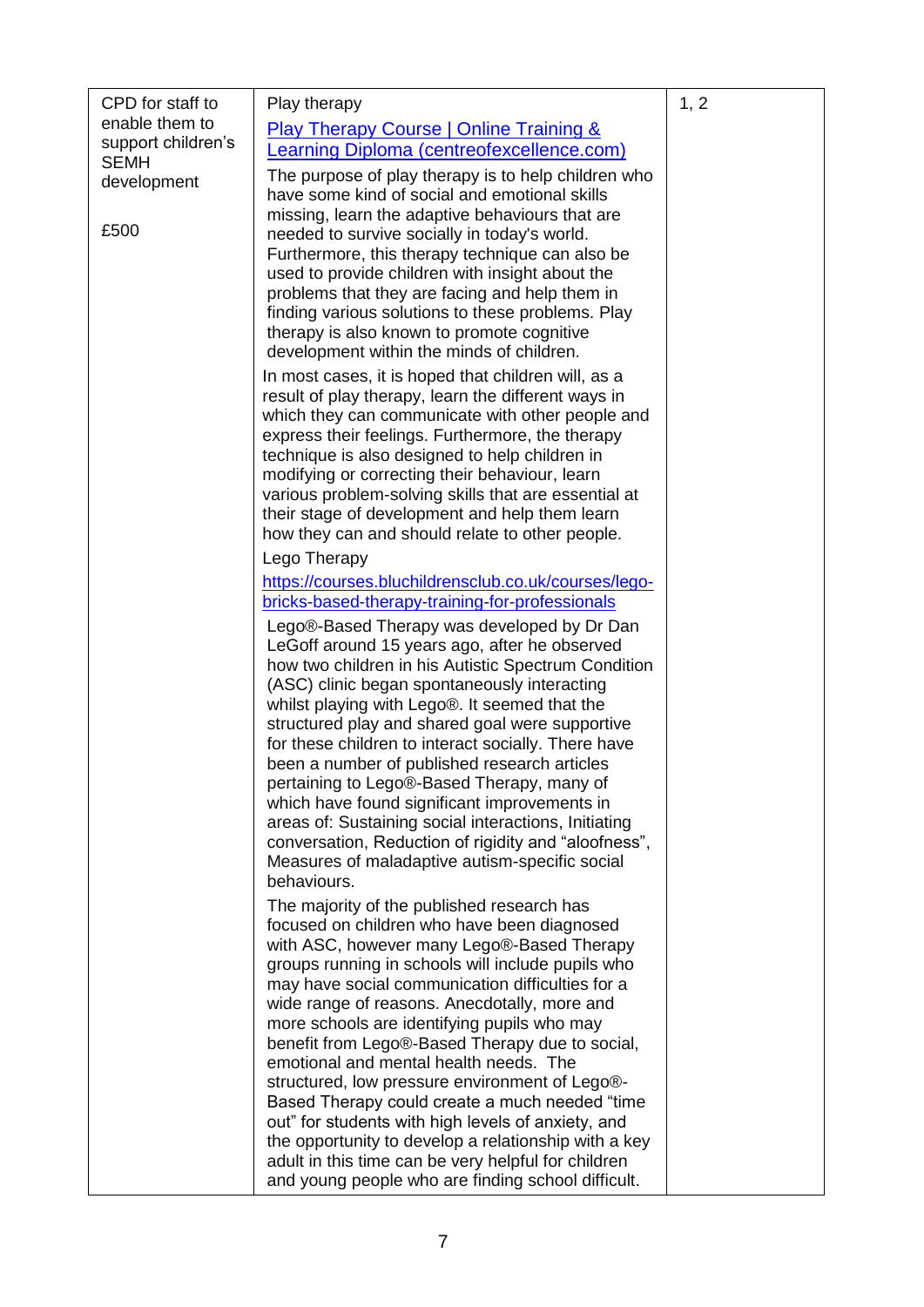#### **Targeted academic support (for example, tutoring, one-to-one support structured interventions)**

Budgeted cost: £ 34420 (already listed in previous section)

| <b>Activity</b>                                                        | <b>Evidence that supports this</b><br>approach                                                                                                                                                                                                                                                                                                                                                                                                                                                                                                                                                                                                                                                                                                                                                                                                                                                                                                                                                                                            | <b>Challenge</b><br>number(s)<br>addressed |
|------------------------------------------------------------------------|-------------------------------------------------------------------------------------------------------------------------------------------------------------------------------------------------------------------------------------------------------------------------------------------------------------------------------------------------------------------------------------------------------------------------------------------------------------------------------------------------------------------------------------------------------------------------------------------------------------------------------------------------------------------------------------------------------------------------------------------------------------------------------------------------------------------------------------------------------------------------------------------------------------------------------------------------------------------------------------------------------------------------------------------|--------------------------------------------|
| TA led intervention<br>groups                                          | Small group tuition is defined as one<br>teacher or professional educator<br>working with two to five pupils together<br>in a group. This arrangement enables<br>the teacher to focus exclusively on a<br>small number of learners, usually in a<br>separate classroom or working area.<br>Intensive tuition in small groups is often<br>provided to support lower attaining<br>learners or those who are falling behind,<br>but it can also be used as a more<br>general strategy to ensure effective<br>progress, or to teach challenging topics<br>or skills. Having analysed our cohorts of<br>children through Pupil Progress data,<br>we have identified gaps in learning<br>across all cohorts. Our Reception and<br>Key Stage 1 classes need to secure<br>phonics understanding to support their<br>development of early reading skills;<br>children in all year groups need to build<br>stamina for writing and there are many<br>gaps in maths fluency and application of<br>number to reasoning and problem-<br>solving tasks. | 2, 3, 5                                    |
| Teaching assistant<br>support for targeted<br><b>EYFS</b> intervention | Pupil data demonstrates low, on entry<br>baseline data and there are several<br>Reception children who did not attend<br>nursery or pre-school provision.<br>Interventions provided include: NELI<br>programme to support Early Language<br>development, 1:1 RWI tuition and<br>support to develop social and self-care<br>skills.                                                                                                                                                                                                                                                                                                                                                                                                                                                                                                                                                                                                                                                                                                        | 2, 3, 5                                    |
| Phonics one-to-one<br>intervention                                     | One-to-one tutoring catches children<br>before they fall so all children learn to<br>read the first time they are taught. It<br>prevents the need for any later<br>intervention. Although children are<br>placed into homogeneous groups, the<br>'lowest' attaining groups have the<br>widest variety of needs and are<br>therefore the least homogeneous group<br>of all. In order that these children can                                                                                                                                                                                                                                                                                                                                                                                                                                                                                                                                                                                                                               | 2, 3, 5                                    |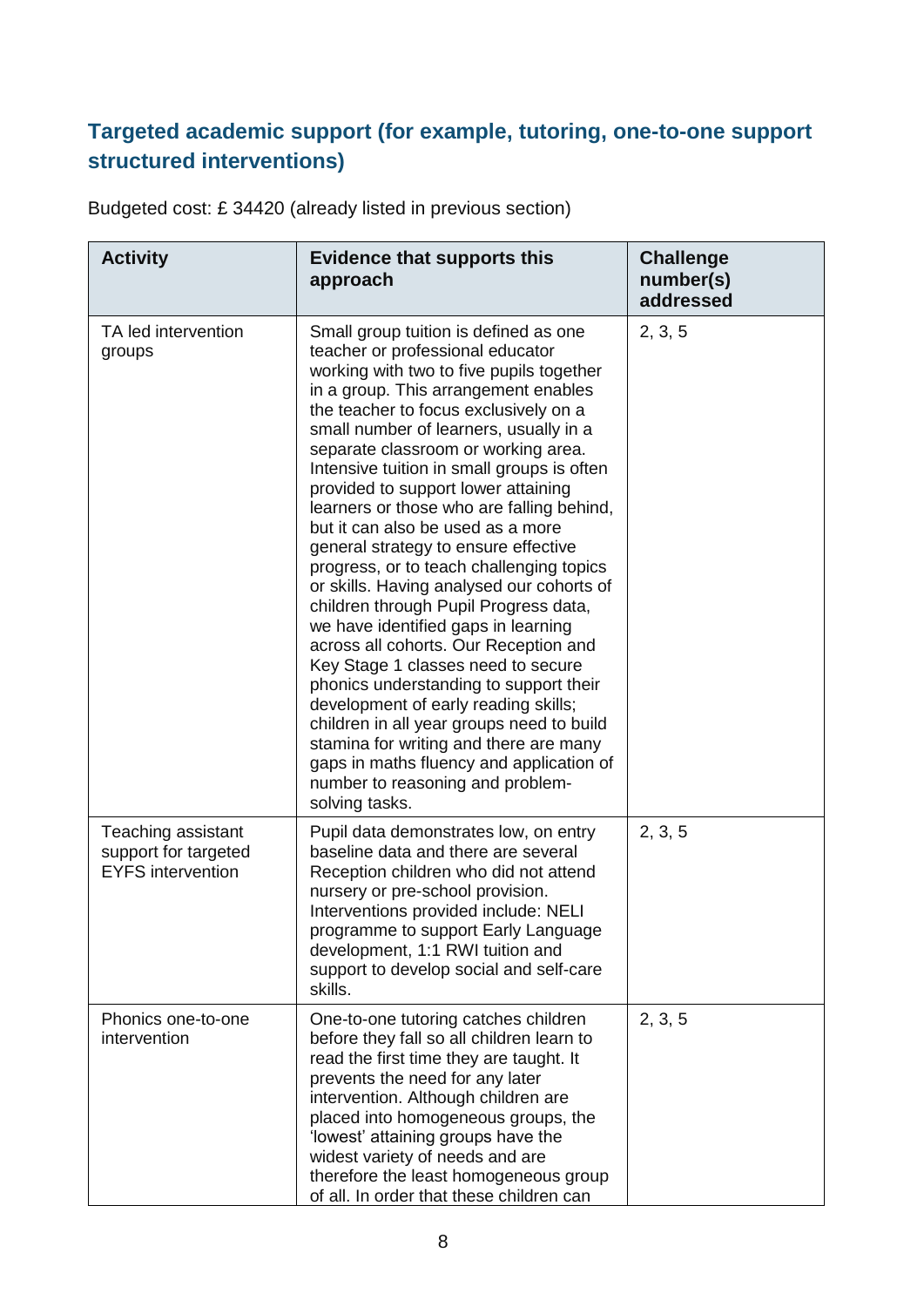| receive the same carefully targeted RWI<br>teaching as all the other groups of<br>children, some may need one-to-one<br>tutoring for 10 minutes a day, on top of<br>their group session in the morning.<br>Children practise the same Speed<br>Sounds and read the same<br>Ditty/Storybook that they have been<br>taught during the morning RWI group<br>session. One-to-one tutoring is<br>introduced as soon as a child cannot |  |
|----------------------------------------------------------------------------------------------------------------------------------------------------------------------------------------------------------------------------------------------------------------------------------------------------------------------------------------------------------------------------------------------------------------------------------|--|
| make good progress in the 'lowest'<br>attaining group. Children making<br>progress in this group might not need<br>tutoring. Vulnerable children in<br>Reception receive tutoring as soon as                                                                                                                                                                                                                                     |  |
| they start Read Write Inc                                                                                                                                                                                                                                                                                                                                                                                                        |  |

#### **Wider strategies (for example, related to attendance, behaviour, wellbeing)**

Budgeted cost: £ 4280

| <b>Activity</b>                                                                                                                               | <b>Evidence that supports this</b><br>approach                                                                                                                                                                                                                                                                                                                                                                                                                                                                                                                                                                                                                                                                                         | <b>Challenge</b><br>number(s)<br>addressed |
|-----------------------------------------------------------------------------------------------------------------------------------------------|----------------------------------------------------------------------------------------------------------------------------------------------------------------------------------------------------------------------------------------------------------------------------------------------------------------------------------------------------------------------------------------------------------------------------------------------------------------------------------------------------------------------------------------------------------------------------------------------------------------------------------------------------------------------------------------------------------------------------------------|--------------------------------------------|
| <b>Additional ELSA to</b><br>support emotional<br>well-being, develop<br>self esteem and build<br>resilience and self-<br>regulation<br>£1530 | The ELSA (Emotional Literacy Support<br>Assistant) intervention was originally<br>developed within Southampton, then<br>Hampshire, by Sheila Burton,<br>Educational Psychologist. It was<br>designed to build the capacity of<br>schools to support the emotional needs<br>of their pupils from within their own<br>resources. This is achieved by training<br>teaching assistants to develop and<br>deliver individualised support<br>programmes to meet the emotional<br>needs of children in their care. It<br>recognises that children learn better<br>and are happier in school if their<br>emotional needs are also addressed.<br>This intervention is now widely<br>implemented by educational<br>psychologists across Britain. | 1, 2                                       |
| Attendance at breakfast<br>club and after school<br>club<br>£600                                                                              | It is important that all children have the<br>opportunity to start the day without<br>being hungry, aiding them with<br>readiness to learn. It is also important<br>that children start the day with positive<br>interactions with adults and their peers<br>alike. Offering to support the payment of<br>Wraparound care provision at the<br>school has historically been effective in                                                                                                                                                                                                                                                                                                                                                | 1                                          |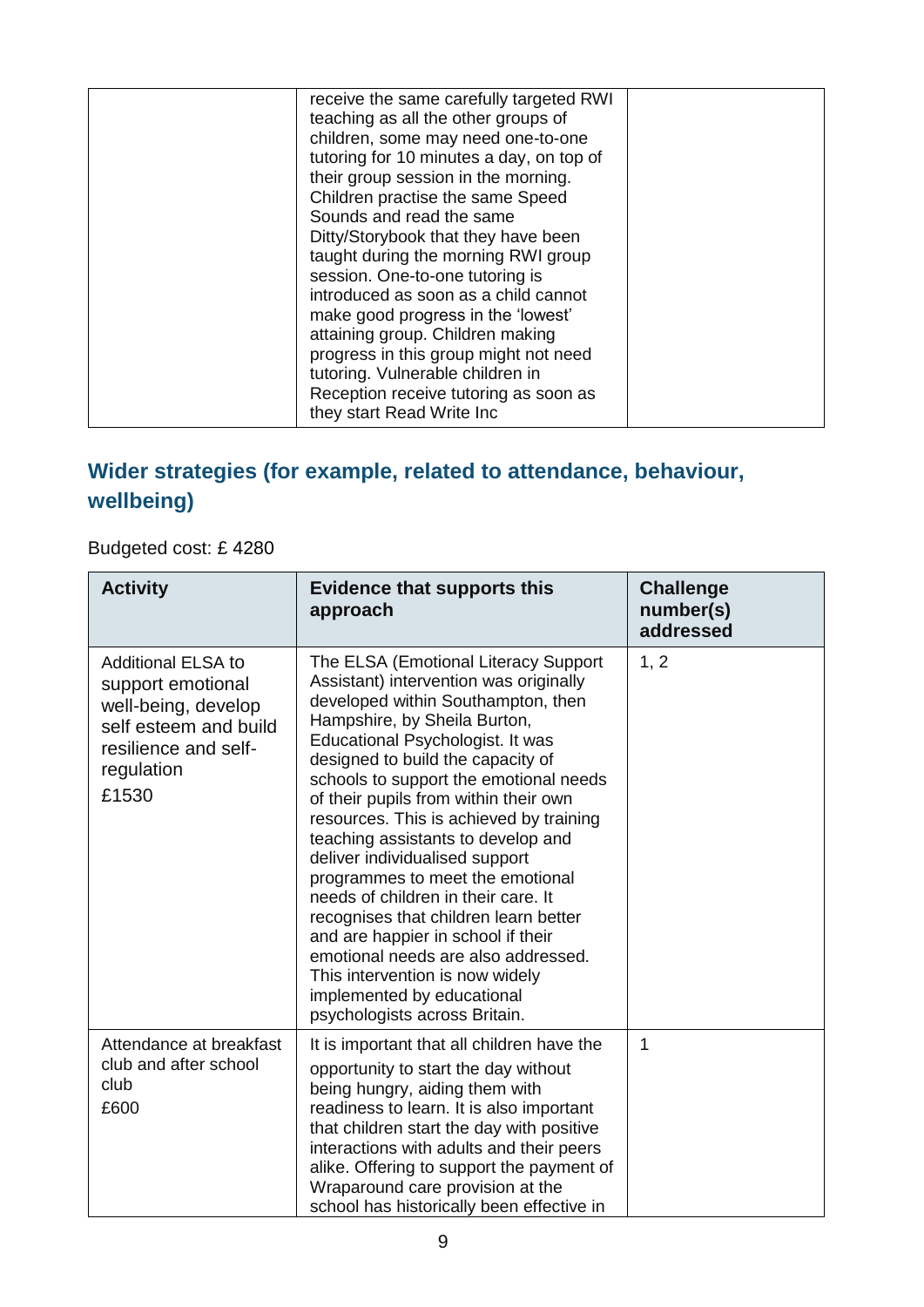|                                                                                                                                                                               | improving attendance/ punctuality of<br>some of our PP families.                                                                                                                                                                                                                                                                                                                                                                                                                     |         |
|-------------------------------------------------------------------------------------------------------------------------------------------------------------------------------|--------------------------------------------------------------------------------------------------------------------------------------------------------------------------------------------------------------------------------------------------------------------------------------------------------------------------------------------------------------------------------------------------------------------------------------------------------------------------------------|---------|
| Weekly attendance<br>monitoring and working<br>closely with families to<br>identify barriers and<br>ways to support<br>attendance figures<br>improving.                       | This allows patterns of absence to be<br>scrutinised and then targeted<br>interventions to be put in place. It also<br>allows schools to monitor the<br>effectiveness of any interventions they<br>are putting in place to improve<br>attendance and re-adjust as necessary.                                                                                                                                                                                                         | 1       |
| Enrichment & Visit<br>programme to broaden<br>children's life<br>experiences<br>budgeted £2000 (£1000<br>for swimming, PGL<br>residential, panto,<br>Stibbington Year 6 trip) | Children lack experience of the wider<br>world, limiting the richness and diversity<br>within their vocabulary and language.<br>By giving children the opportunity to<br>experience a range of enrichment<br>opportunities including<br>trips/visits/visitors into school not only<br>aids in broadening their knowledge and<br>understanding regarding the world in<br>which they live and the connections<br>within it, but deepens and enriches their<br>language and vocabulary. | 2, 4, 5 |
| Support with buying<br>school uniform or PE<br>kits<br>£150                                                                                                                   | Children not having the 'correct' uniform<br>or kit can impact negatively on self-<br>esteem and attendance. By working<br>with our Friends of School, we are able<br>to provide reduced cost uniform for<br>families who may need support.                                                                                                                                                                                                                                          | 1, 2    |

### **Total budgeted cost: £** 43,375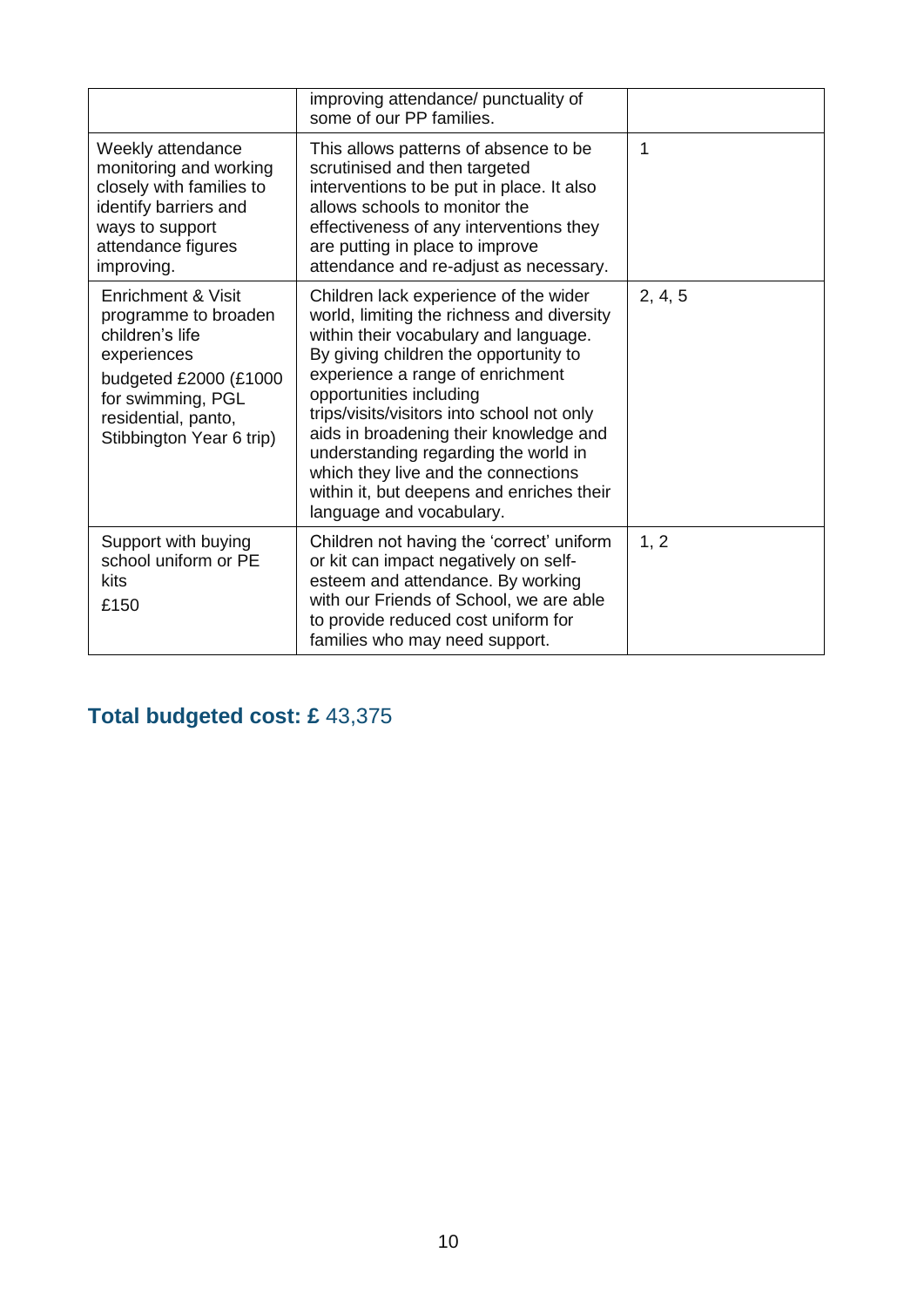# **Part B: Review of outcomes in the previous academic year**

### **Pupil premium strategy outcomes**

This details the impact that our pupil premium activity had on pupils in the 2020 to 2021 academic year.

2021 Statutory assessments were not completed due to the Covid 19 Pandemic. Internal assessments showed that many children had lower end of year attainment and progress outcomes in reading, writing and maths than initially predicted at the beginning of the year.

Overall aims and outcomes from the Pupil Premium 2020-21 Strategy:

| Aim                                                                                                          | Outcome                                                                                                                                                                                                                                                                                                                                     |
|--------------------------------------------------------------------------------------------------------------|---------------------------------------------------------------------------------------------------------------------------------------------------------------------------------------------------------------------------------------------------------------------------------------------------------------------------------------------|
| To accelerate progress reading and<br>writing for disadvantaged pupils to raise<br>attainment.               | Reading continued to be a priority and<br>reading sessions were held remotely<br>using Google Classrooms during lock<br>down. Vulnerable children were<br>encouraged to attend school.<br>The Write Stuff Writing Programme was<br>introduced to support development of<br>writing across the school. This needs to<br>be further embedded. |
| To accelerate progress in maths for<br>disadvantaged pupils to raise attainment.                             | Additional adult support used so that<br>children could work in smaller groups.                                                                                                                                                                                                                                                             |
| To embed the use of online learning so<br>that there is equity in access to remote<br>learning and homework. | Devices provided for all families in need<br>during lock down. Vulnerable children<br>encouraged to attend school to be<br>supported with learning. Google<br>classroom support and guidance<br>provided. Remote learning praised by<br>Ofsted during a monitoring visit.                                                                   |
| To increase pupils' confidence, wellbeing<br>and resilience through the 5 Steps to                           | Contact maintained with vulnerable<br>children through periods of non-<br>attendance due to partial school closure.                                                                                                                                                                                                                         |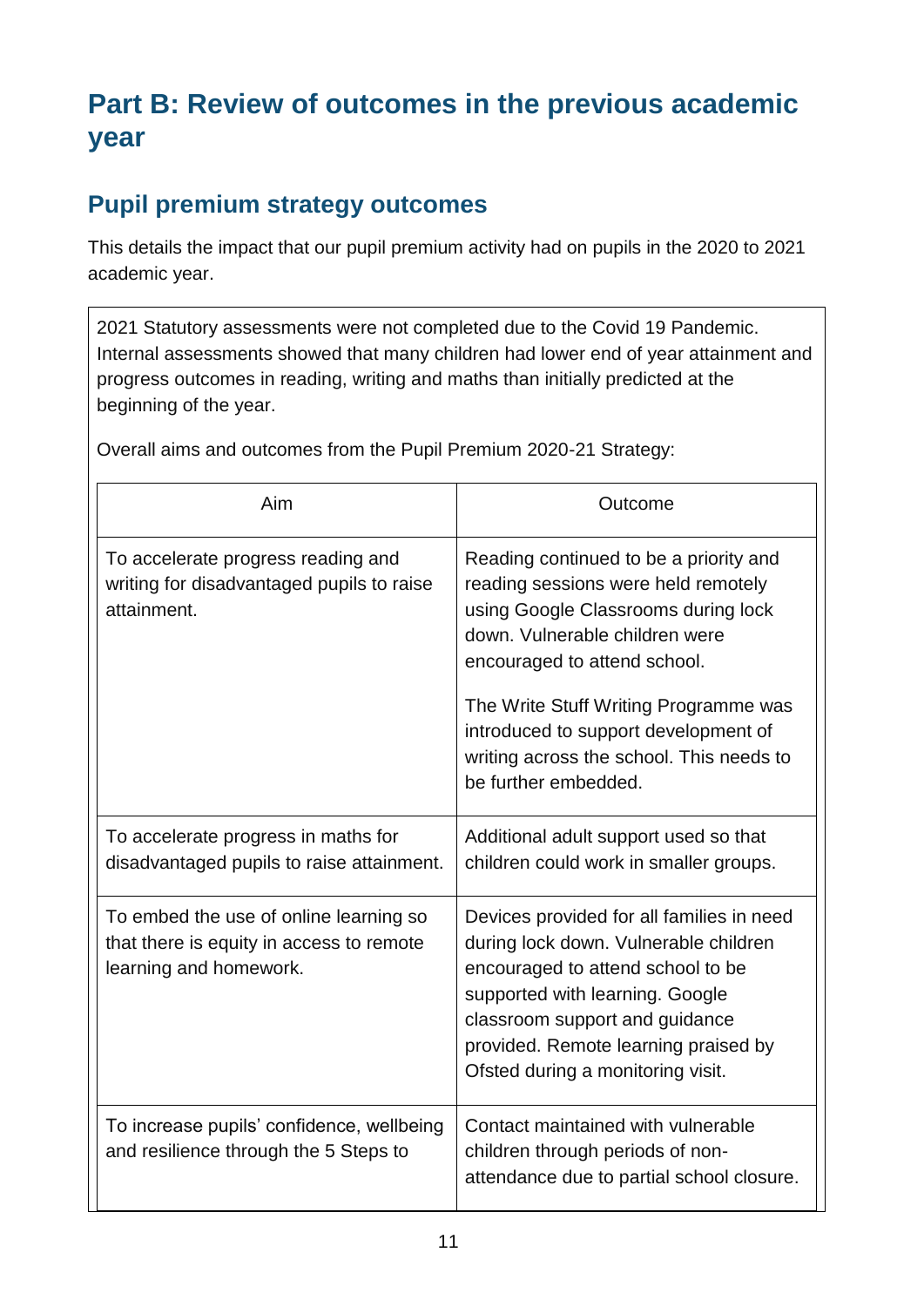| Wellbeing project and ELSA. This will                                                                                          | PSHE programme adjusted to enable                                                                                                                                                                  |
|--------------------------------------------------------------------------------------------------------------------------------|----------------------------------------------------------------------------------------------------------------------------------------------------------------------------------------------------|
| benefit non-eligible children too                                                                                              | children to fully participate in the                                                                                                                                                               |
|                                                                                                                                | programme, even when accessing                                                                                                                                                                     |
|                                                                                                                                | education remotely.                                                                                                                                                                                |
|                                                                                                                                | Regular ELSA sessions, increased time<br>dedicated to this.                                                                                                                                        |
| To increase physical health and<br>wellbeing through participation in extra-<br>curricular opportunities and Forest<br>School. | <b>Outdoor learning opportunities</b><br>maximised. Children participate in short<br>bursts of daily exercise in addition to<br>statutory PE slots and Forest<br>School/outdoor learning sessions. |

# **Externally provided programmes**

| Programme | <b>Provider</b> |
|-----------|-----------------|
| <b>NA</b> |                 |
|           |                 |

# **Service pupil premium funding (optional)**

| <b>Measure</b>                          | <b>Details</b>                           |
|-----------------------------------------|------------------------------------------|
| How did you spend your service pupil    | £620 received – used for TA led pastoral |
| premium allocation last academic year?  | support                                  |
| What was the impact of that spending on | Pastoral support invaluable during       |
| service pupil premium eligible pupils?  | periods of school led remote learning.   |